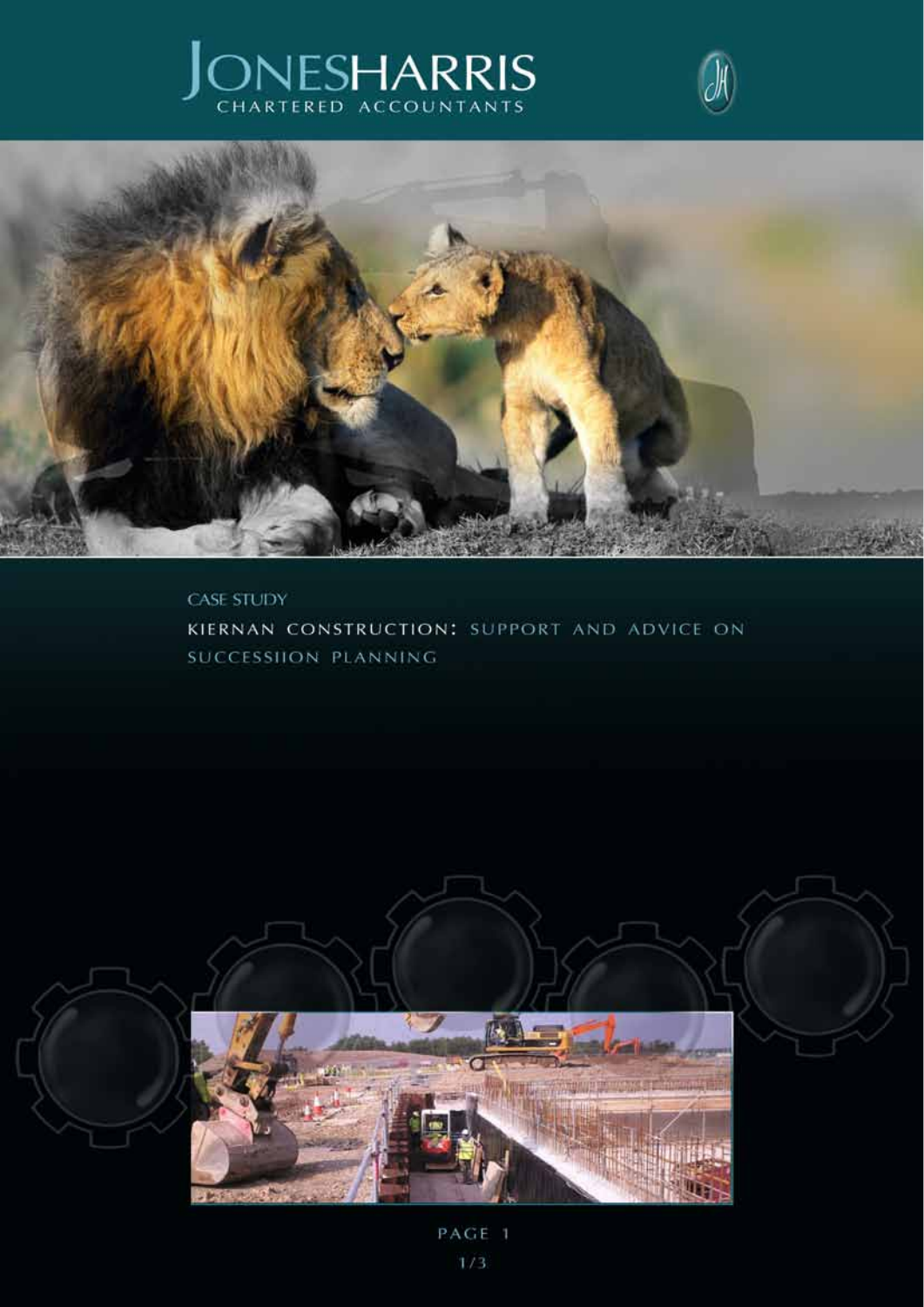## CHARTERED ACCOUNTANTS IESHARRIS





Established in 1970, Kiernan Construction is a successful, steadily growing construction and civil engineering contractor that operates throughout Britain. Acting as both principal contractor and specialist sub-contractor, it delivers a wide range of services including demolition and clearance, groundworks, external works, drainage installation, car park construction, enabling works and civil works. It has a particularly strong record of working on large sites such as retail and business parks, hospital and educational premises and major logistics and distribution hubs.

Jones Harris has been working with the company since 2013, during which time it has provided a broad raft of routine accountancy services such as audits, tax advice, company tax returns and advice on VAT matters. In addition, staff have assisted the directors with personal tax returns and via sister company, Jones Harris Chartered Financial Planners - expert advice on pensions. However, the initial contact with Jones Harris came about when the company directors, Pat and June Kiernan decided they needed to develop a succession plan. They sought advice on how best to pass on control of certain operations to younger members of the family so that they themselves could begin the transition into retirement.

By not having to pay for directors' time, the client incurred no extra costs. At Jones Harris this is a standard approach to client support.

#### The support:

A key benefit enjoyed by Jones Harris clients is that they don't pay for the time of the partners or other key members of staff. Consequently, clients can discuss their strategic concerns in whatever detail they like without having to worry about running up a large bill. In this instance, Pat and June Kiernan met with a senior partner at

Jones Harris and explained their objectives, together with the issues they needed to address. Ultimately, a series of discussions produced a detailed succession plan that gave the couple a clear route-map for implementing the necessary changes and new structures.